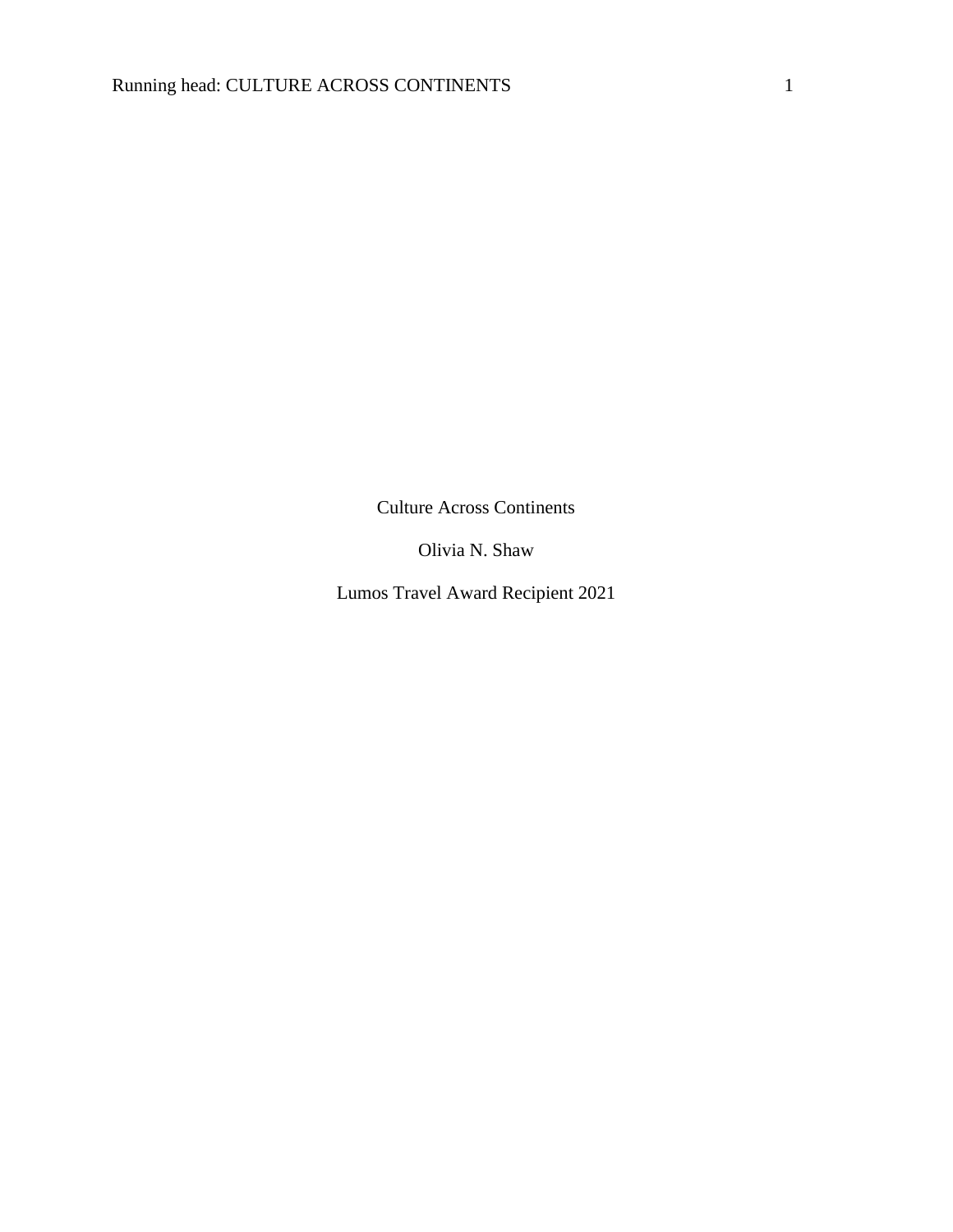#### Abstract

My social work internship with Lawrence House allowed me the opportunity to experience child and youth care work through the perspective of South African culture. I internalized this professionally by learning to observe and practice the intersection of culture and child welfare policy through intervention procedures practiced within the group facility. Most meaningfully, I engaged in a practice known as Lifespace Intervention, which is a mindful therapeutic practice of using everyday moments as teachable moments and requires the helping professional to often provide a more consistent and guidant role in the youth's life. One of my professional intentions in pursuing this internship was the opportunity to study the implications of culture on the child welfare policies in place. Through conversations and interviews I was able to affirm some of the research that I walked into the internship knowing.

*Keywords:* Social work, child and youth care work, South Africa, international work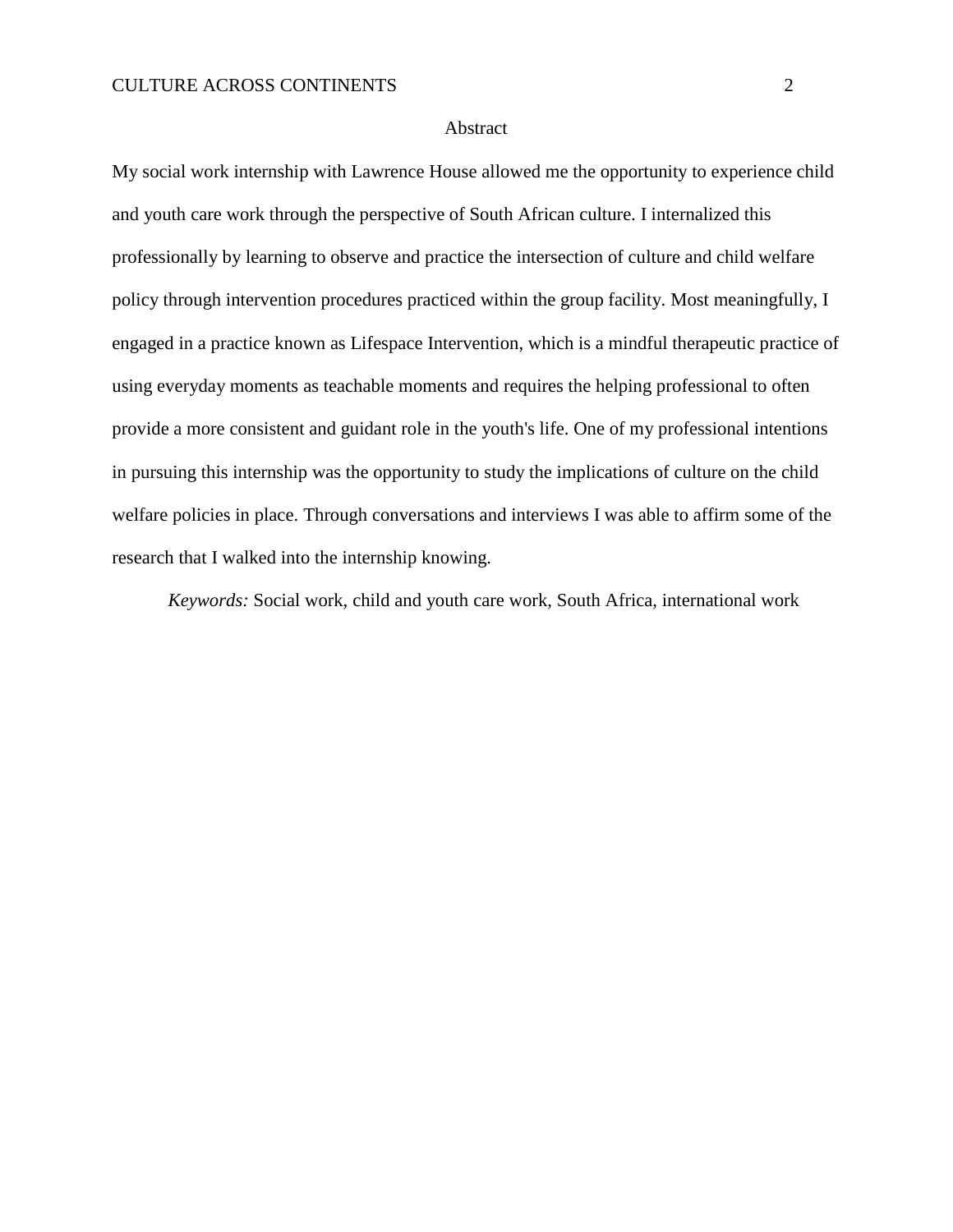# CULTURE ACROSS CONTINENTS 3

### Culture Across Continents



Initially I hesitated to purchase a passport holder that ruined a perfectly lovely piece of leather with a cheesy quote on it, but the more I internalized it's message the more I was reminded of how similar the work I was doing was to the quote and how, by simply doing what I was doing, I was inevitably reinforcing and advocating for its very message.

Now this passport and this quote serve in tandem as a

reminder that I am allowed to advocate for international justice and child care work, even if my home country is also struggling. Professionally, I was able to learn to serve children in a holistic and meaningful way and I'm now able to serve children in America that much better with this experience. I was on a mission to serve, but I was also on a mission to learn- and sometimes that means uprooting where you are, ending up somewhere you never thought you'd be, and experiencing things you never thought you would.

I first heard about the Lumos Travel Award when I was a sophomore at Belmont. I remember sitting at Centennial Park with senior friends who were like mentors to me, and hearing about this grant and the places it could and was taking people. As I began to explore it further, it was then that a desire to work abroad started to emerge. My heart and professional goal had always resided in child and family work, but I never thought it could and would eventually take me out of the country. This wasn't ministry, this wasn't mission work, this was a professional opportunity to help with an innate byproduct of personal growth and development.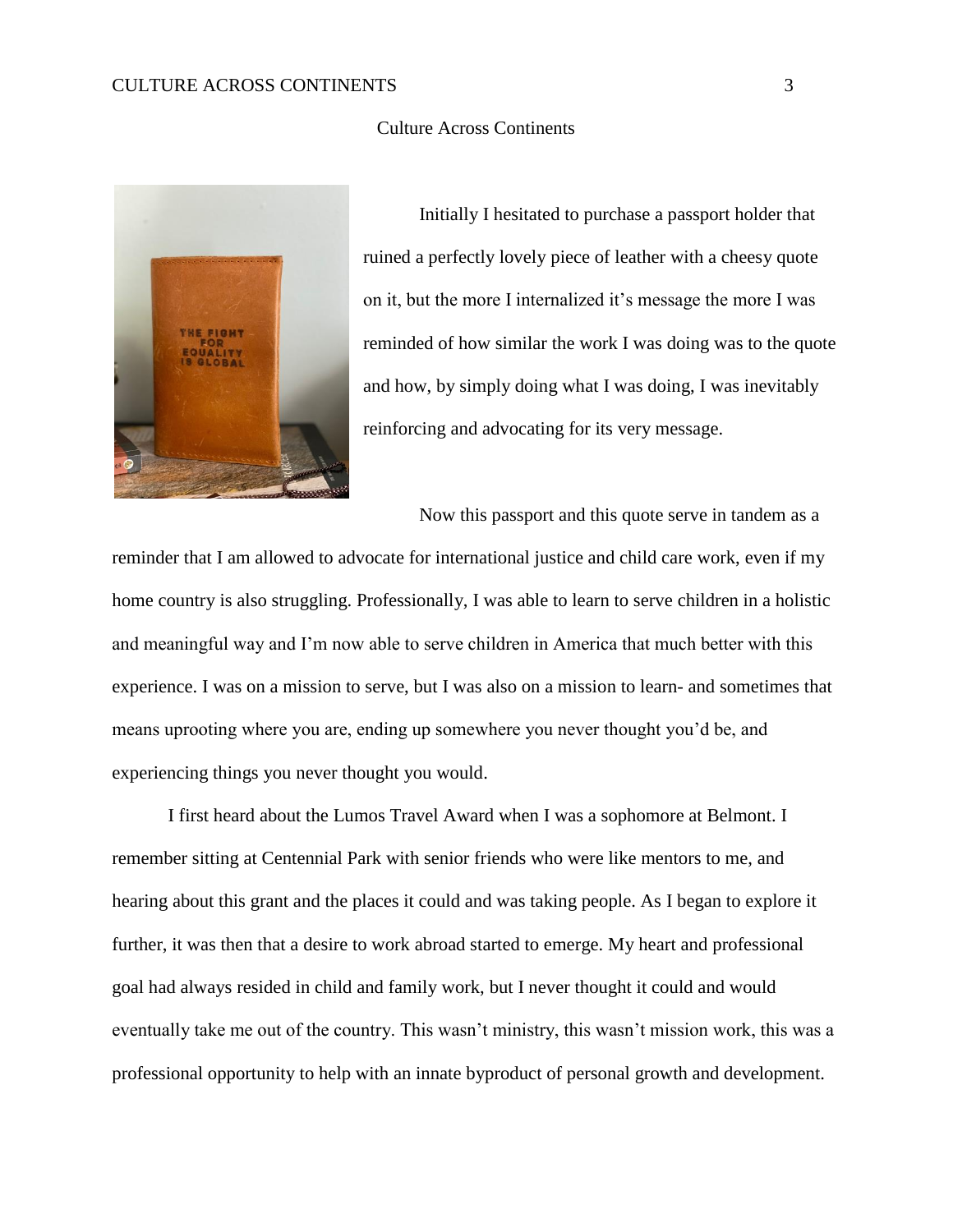My mission felt simple: work with immigrant and refugee children in a therapeutic and familial environment- both, simultaneously. I found however, that there were a few obstacles and they were as follows:

- 1. I had never worked directly with immigrants and refugees, let alone children.
- 2. I had never worked in residential child and youth care work, and
- 3. I had never been to South Africa, let alone the surrounding countries in which these children were from.

I prepared for the culture in South Africa that I would interact with the most. I didn't prepare for having Italian supervisors, an Italian, Catholic overarching NGO and their ideology, children from Zimbabwe, Burundi, the Democratic Republic of Congo (DRC), et al, and the extent to which the children's trauma would truly impair their functioning when escalated.

To continue a career at home following my graduation could have easily bred complacency and I've always believed that complacency is not conducive to growth and progress, rather the antithesis: to stagnancy and cyclical patterns and routines. In South Africa, I was not allowed to be "stuck" and is one of the many reasons that I will always be grateful and indebted to the Lumos Travel Award for the opportunity it gave me.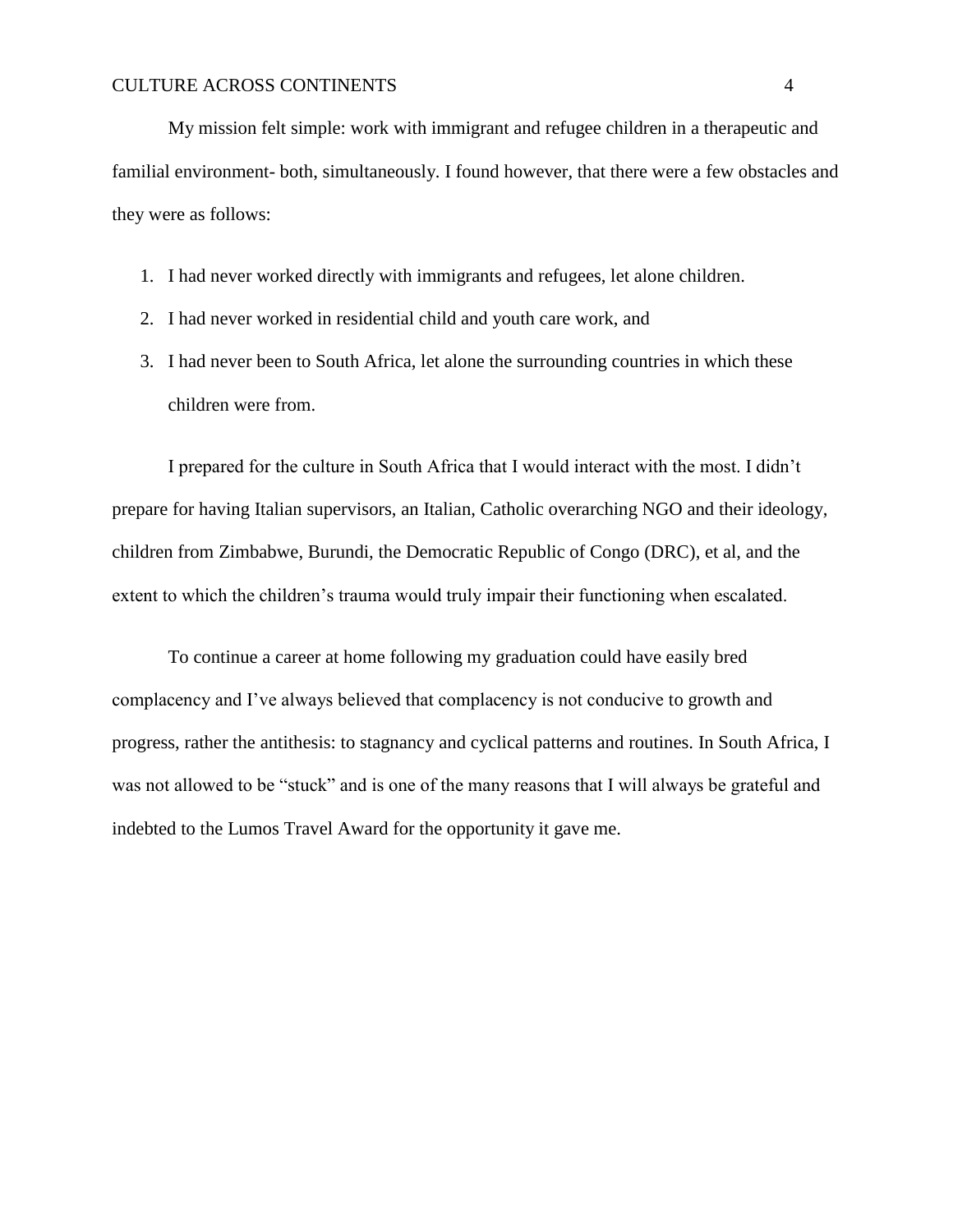### **Reflection**

# **Anticipatory Thoughts**

Choosing to move amidst a global pandemic, political unrest, and period of (attempted) racial reconciliation felt like an obstacle in and of itself- and those were just the current events happening in the United States at the time. I don't believe one can ever fully anticipate the experience of moving and immersing oneself in an entirely new culture, continent, and lifestyle.

I found that it was also often hard to adequately distinguish the difference between missionary work and the Lumos Travel Award when prefacing my travels with "I'm moving to South Africa." What I found subsequently even harder, was the act of actively attempting to justify the meaning of my work outside of a religious context and processing the surge of guilt that inevitably followed. As I prepared logistically for the transition I was making, I was also emotionally and spiritually preparing my personal self and heart of the change that was about to occur.

#### **Experience**

*Implications of practice across cultures.* What was reinforced to me over and over again (and still took so long to internalize and implement into my practice) was that personal wellbeing and advocating for boundaries and space to tend to my person *was* professional. What I learned growing up was that you went to school, to work, to obligations and commitments, regardless of how you were feeling. I remember days when I went to work, not feeling great, and my supervisors would immediately send me home to rest because they wanted the best, most present and engaged parts of me at work, and they knew that wouldn't happen unless I took the time my body needed to rest. I remember days when I would wake up not feeling well, and what was worse than this, was the feeling buried in the pit of my stomach because of the thought of telling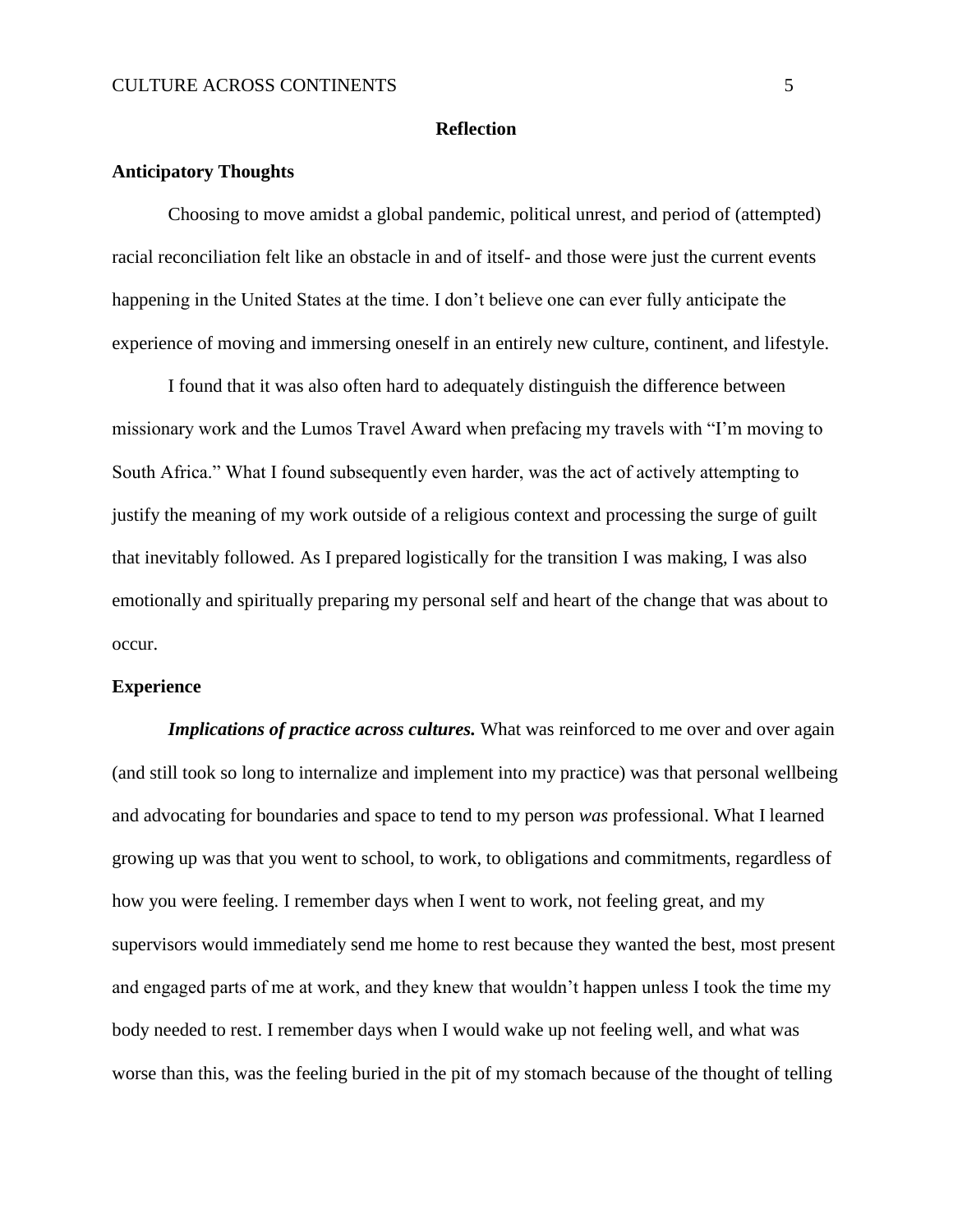## CULTURE ACROSS CONTINENTS 6

my supervisor I didn't feel well enough to come into work that morning. Each time this occurred, I was met with grace and patience- and very lovingly aggressive aunties telling me to take care of myself. I learned that caring about your teammates' lives only enriched the work environment, teamwork, and joy in relationships with one another.

*Daily Professional Experience.* My everyday role with the children looks different everyday. Some days I would be developing an educational intervention curriculum and creating an implementation schedule for individual children. Some days I provided supervision while full time staff were in meetings or training (those days were hard). Some days we swam in the swimming pool and played "on" and "Maria cuckoo" until the sun went down. There were days or weeks that maybe felt a little more mundane or stagnant, but most days, something was always different.

What I admired so deeply about the community in Cape Town was their commitment to caring for vulnerable youth to the best of their ability in so many unique ways. Raising a child up at the basic level does mean food, shelter, and clothing- but raising a child should also mean providing children the ability to express themselves, to find something they love to do and to let them explore until they find it. It can also mean signing them up for activities just to get them out of the house and give them space to make friends or a space to process whatever they're feeling. I've witnessed first hand the excitement on the children's faces when they remember that they have an activity that day or that they have to get ready for soccer. I loved the time I got to spend with the children when I walked them to soccer or to a fitness class. I loved greeting our children when they came home from surfing and telling me that they stood on their board and how happy it made them.

#### **Hindsight**

The Lumos Travel Award aided in enabling me to experience a culture so different from where I was personally raised and professionally educated and trained. This opportunity allowed